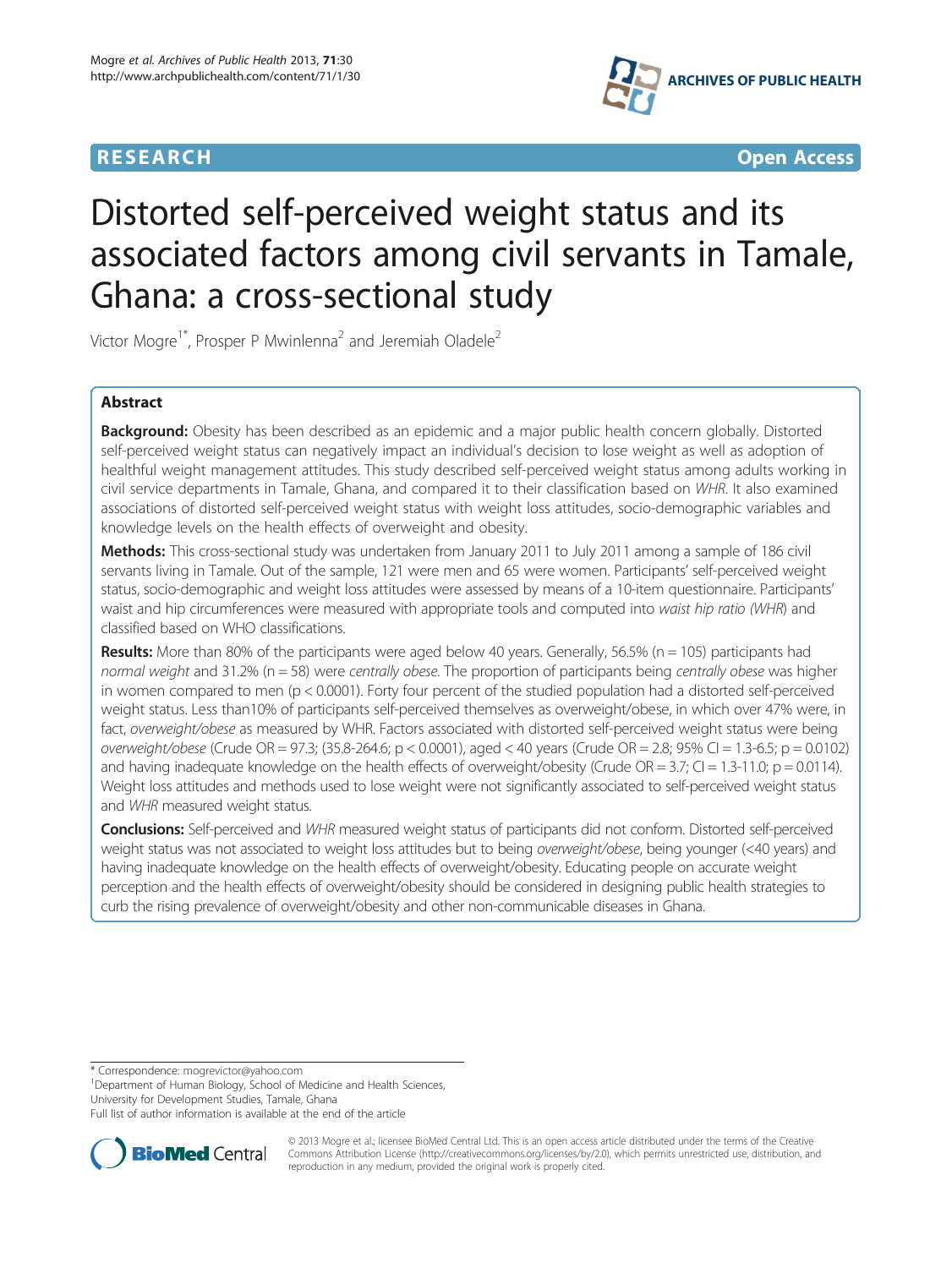# Background

Obesity has been described as an epidemic, an international problem and a major public health concern globally [\[1,2](#page-5-0)]. In the UK, the prevalence of obesity was reported to be 23% among men and 24% among women in 2006 [[3\]](#page-5-0). Over the last decade, recent studies indicate that the prevalence of obesity in the US has increased from 12.0% to 19.8% [\[4](#page-5-0),[5](#page-5-0)] and half of its adult population is now overweight or obese [\[6](#page-5-0)]. However, it is no longer a disease of industrialized countries but exist in developing countries as well [\[7](#page-5-0)]. An obesity prevalence of 10% has been reported in West Africa [[8\]](#page-5-0) and specifically 18% in the Republic of Benin [\[8](#page-5-0)]. In Ghana, a study conducted by Owiredu et al., [\[9](#page-5-0)] in Kumasi, Ghana, reported the prevalence of central obesity to be 27.9% among sedentary workers. Several studies have revealed that the prevalence of obesity in Ghana is increasing especially among women [[10-15](#page-5-0)].

Though several factors have been attributed to the current situation, including urbanization, globabalization, nutritional transition and sedentary lifestyles [\[7,13,15](#page-5-0)-[18](#page-5-0)], this study intended to examine the potential contribution of alterations of self-perceived weight status and objective weight. In the present study, a distorted weight perception occurs when one self-perceives his/her weight to be found in a different category (normal weight, overweight, obese) than would have been if determined by an objective method of measurement [\[19\]](#page-5-0). Self-perception of one's weight status may differ from both public health and normative cultural standards. In African countries including Ghana, fatness has been associated with wealth, prosperity, affluence and happiness [\[20,21](#page-5-0)]. Mvo et al., [[21](#page-5-0)] reported that among the black South African population, obesity has no negative social connotations.

Distorted self-perceived weight status has been extensively studied elsewhere, though has not been adequately investigated in Ghana [\[19,22](#page-5-0)-[25](#page-5-0)]. Several studies have demonstrated a strong association between self-perceived weight status and weight control behaviour, independent of objective weight status [\[26-](#page-5-0)[30\]](#page-6-0).

This study investigated the weight perception of weight among adults working in civil service departments in Tamale, Ghana and compared to their weight classifications based on WHR. Furthermore, the study sought to examine the associations between distorted self-perceived weight status and weight loss attitudes (i.e. having tried to lose weight and methods used) and some demographic variables (sex and age) and knowledge on the health effects of overweight and obesity. Exploring the relationship between self-perceived weight status and objectively measured weight status as well as weight control attitudes will be potentially useful in the holistic approach to help tackle the rising prevalence of obesity and other noncommunicable diseases in Ghana.

# **Methods**

# **Participants**

This cross-sectional study was conducted between January and July, 2011 among adult civil servants living and working in civil service departments in Tamale, Ghana. Tamale is the capital city of the Northern region of Ghana. It lies between latitude 9°22′N and longitude 0°50′W covering an area of about 922 km<sup>2</sup>. It is about 600 km north of Accra, the capital city of Ghana. The Civil Service forms part of the Public Service of Ghana [\[31\]](#page-6-0). There are 13 civil service departments in Tamale with a workforce of about 2500. Three departments were randomly selected from a list of the 13 civil service departments. Participants were selected using a proportionate random sampling technique that included more participants from larger departments, with the help of random number statistical tables. From each selected department, a proportionately determined number of participants were selected from the list of potential participants in that department. Selected personnel who declined to participate or were unavailable to participate were immediately replaced with others from the department.

The inclusion of participants was voluntary and informed consent was obtained from each participant. Participants were also assured of confidentiality of any data taken. A total of 186 out of the 265 (70.2% participation rate) civil servants working in the three sampled civil service departments participated in the study.

#### Ethical approval

The study was approved by the Ethics Committee of the University for Development Studies, School of Medicine and Health Sciences, Ghana.

#### Anthropometric variables

Anthropometric measurements included waist circumference, measured midway between the inferior angle of the ribs and the suprailiac crest. Hip circumference, measured as the maximal circumference over the buttocks in centimetres. Both measurements were measured to the nearest 1 cm using a non-stretchable fibre-glass measuring tape (Butterfly, China). During both measurements, subjects were made to stand upright, with arms relaxed at the side, feet evenly spread apart and body weight evenly distributed in accordance with the WHO expert consultation report on waist circumference and waist-hip ratio (WHO, 2004). All anthropometric measurements were taken in a private room allocated for that purpose in each of the sampled departments. Waist to Hip Ratio (WHR) was calculated by dividing the waist circumference (cm) by the hip circumference (cm). Men with WHR < 0.90, 0.90–0.99 and ≥ 1.0 were classified as normal, overweight or obese respectively, while women were classified in the same categories on the basis of WHR of < 0.80, 0.80-0.84 and ≥ 0.85 [\[32\]](#page-6-0).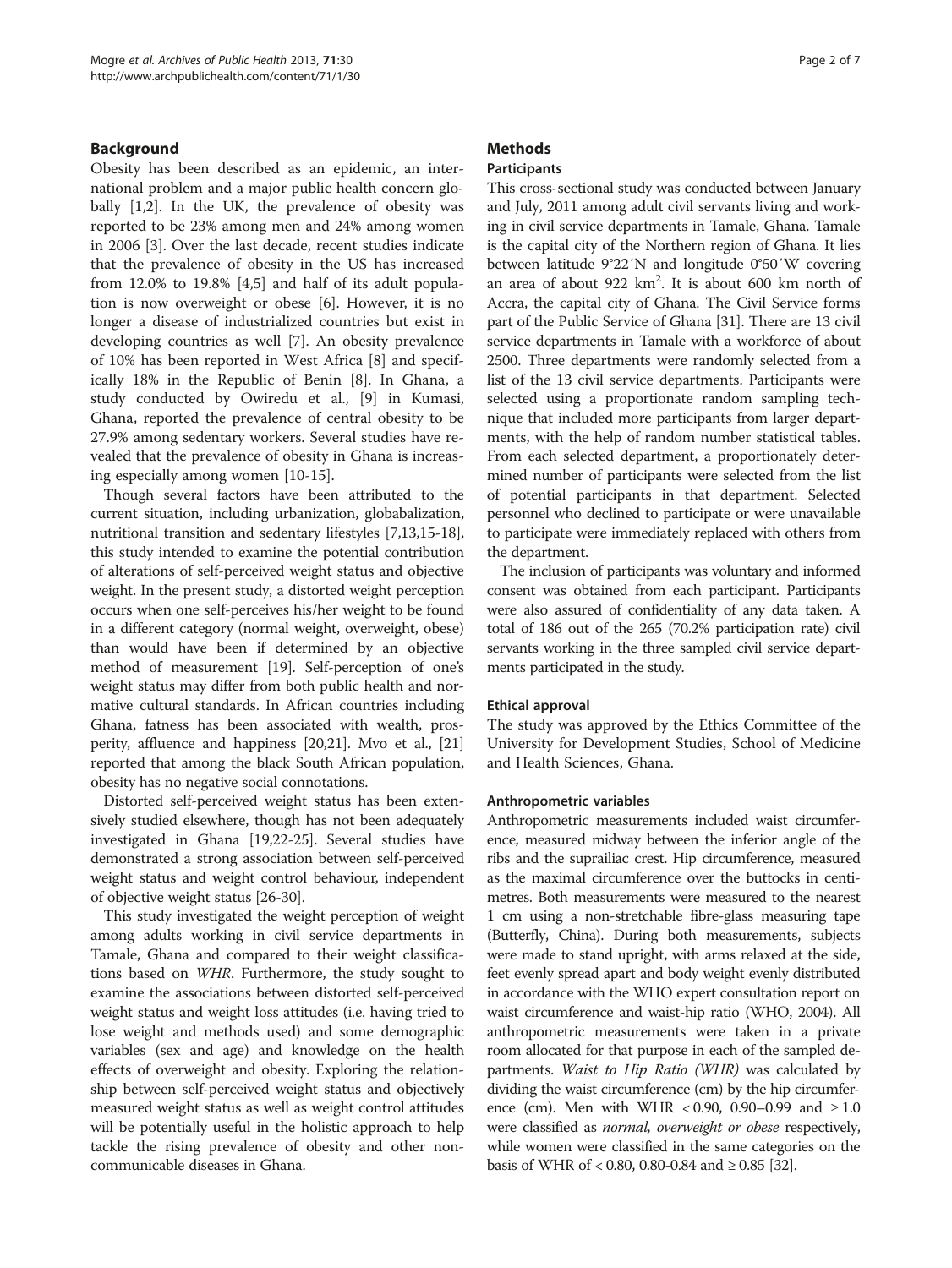#### **Ouestionnaire**

A 10-item self-administered questionnaire was developed to collect information on self-perceived weight status of participants and participants' methods of losing weight and awareness of the health effects of obesity. Weight perception was assessed using the question: "Do you think your weight is: about the right weight, overweight or obese". Sociodemographic data such as gender, age and educational status were also asked. The questionnaire underwent pilot testing for clarity and comprehensibility with a group of 10 civil servants. Based on the outcome of the pretesting, a few minor changes were made. The questionnaire also had questions on method of weight control. Self-perceived weight status of participants was then compared with their measured WHR.

#### Statistical analysis

Self-perceived weight status was compared to the measured WHR by cross-tabulation and Kappa statistics of agreement. Univariate analysis using simple logistic regression was used to assess influence of different variables on distorted weight perception. The results were reported as crude odds ratio (OR) at 95% confidence interval (CI). The results were expressed as proportion and compared using Fischer's exact test or  $\chi^2$  for trend analysis as appropriate. A level of  $p < 0.05$  was considered as statistically significant. GraphPad Prism version 5.00 (GraphPad software, San DiegoCalifornia USA, <http://www.graphpad.com/>) and SPSS version 18 for windows were used for all the statistical analysis.

#### Results

General characteristics of the studied participants are presented in Table 1. The study included 121 men and 65 men. By WHR, out of the 186 participants, 56.5%  $(n = 105)$  had *normal weight*, 12.4%  $(n = 23)$  were *over*weight and  $31.2\%$  (n = 58) were *centrally obese*. The prevalence of central obesity was significantly higher in women than in men  $(p = 0.0312)$ . On the other hand, significantly more men than women had normal weight status ( $p = 0.0032$ ).

While 90.9% of the studied population self-perceived themselves as normal weight, 9.1% self-perceived their weight as overweight/obese. From the studied population, more women (95.4%) than men (88.4%) selfperceived their weight as normal. Generally, 44.1% of the studied population had a distorted self-perceived weight status. There was no significant relationship between participants' self-perceived weight status, classification of self-perceived weight status and gender. Of the studied participants, while  $61.3\%$  (n = 114) had never tried to lose weight, 38.7% had ever tried to lose weight. Exactly the same proportion of the studied participants who ever tried to lose weight used diet and exercise. While, the proportion of men using exercise to lose

#### Table 1 General characteristics of the studied population  $(n = 186)$

| Variable                                        | <b>Total</b><br>$(n = 186)$ | Men<br>$(n = 121)$ | Women<br>$(n = 65)$ | P value |
|-------------------------------------------------|-----------------------------|--------------------|---------------------|---------|
| Age (years)                                     |                             |                    |                     |         |
| < 40                                            | 150 (80.6%)                 | 94 (77.7%)         | 56 (86.2%)          | 0.1790  |
| $\geq 40$                                       | 36 (19.4%)                  | 27 (22.3%)         | 9 (13.8%)           |         |
| <b>Educational level</b>                        |                             |                    |                     |         |
| High                                            | 167 (89.8%)                 | 108 (89.3%)        | 59 (90.8%)          | 0.8056  |
| Weight status measured by WHR                   |                             |                    |                     |         |
| Normal weight                                   | 105 (56.5%)                 | 78 (64.5%)         | 27 (41.5%)          | 0.0032  |
| Overweight                                      | 23 (12.4%)                  | 12 (10.0%)         | 11 (16.9%)          | 0.1707  |
| Obese                                           | 58 (31.2%)                  | 31(25.6)           | 27 (41.5%)          | 0.0312  |
| Self-Perceived weight status                    |                             |                    |                     |         |
| Overweight/obese                                | 17 (9.1%)                   | 14 (11.6%)         | $3(4.6\%)$          | 0.1808  |
| Normal weight                                   | 169 (90.9%)                 | 107 (88.4%)        | 62 (95.4%)          |         |
| Classification of Self-Perceived weight status  |                             |                    |                     |         |
| Distorted                                       | 82 (44.1%)                  | 50 (41.3%)         | 32 (49.2%)          | 0.2622  |
| Non-distorted                                   | 104 (55.9%)                 | 71 (58.7%)         | 33 (50.8%)          |         |
| Ever tried to lose weight                       |                             |                    |                     |         |
| Yes                                             | 72 (38.7%)                  | 41 (33.9%)         | 31 (47.7%)          | 0.0824  |
| Νo                                              | 114 (61.3%)                 | 80 (66.1%)         | 34 (52.3%)          |         |
| Methods used to lose weight                     |                             |                    |                     |         |
| Diet                                            | 36 (50.0%)                  | 15 (36.6%)         | 21 (67.7%)          | 0.0167  |
| Exercise                                        | 36 (50.0%)                  | 26 (63.4%)         | 10 (32.3%)          |         |
| Health personnel's advised me to lose weight    |                             |                    |                     |         |
| Yes                                             | 32 (44.4%)                  | 21 (51.2%)         | 11 (35.5%)          | 0.2337  |
| No                                              | 40 (55.6%)                  | 20 (48.8%)         | 20 (64.5%)          |         |
| Has awareness on obesity and its health effects |                             |                    |                     |         |
| Yes                                             | 168 (90.3%)                 | 112 (92.6%)        | 56 (86.2%)          | 0.1949  |
| No                                              | 18 (9.7%)                   | $9(7.4\%)$         | 9 (13.8%)           |         |

Data are presented as proportion and analyzed using Fischer's exact test.

weight was higher than women, the proportion of women using diet to lose weight was higher than men (p = 0.0167). More men (51.2%) than women (35.5%) were advised to lose weight by health personnel, even though the differences were not statistically significant. Of the 186 studied participants, 90.3% said they had awareness on the health effects of obesity with insignificant differences between men and women.

The effect of sex, age, weight loss attitudes and WHR measured weight status on the risk of having a distorted self-perceived weight status is presented in Table [2](#page-3-0). Using univariate analysis, having an age below 40 years  $(OR = 2.8; 95\% \text{ CI} = 1.3-6.5; p = 0.0102)$  and knowledge on the health effects of obesity ( $OR = 3.7$ ;  $CI = 1.3-11.0$ ;  $p = 0.0114$ ) were the variables that significantly increased the risk of having a distorted self-perceived weight status. In addition, participants who were overweight/obese,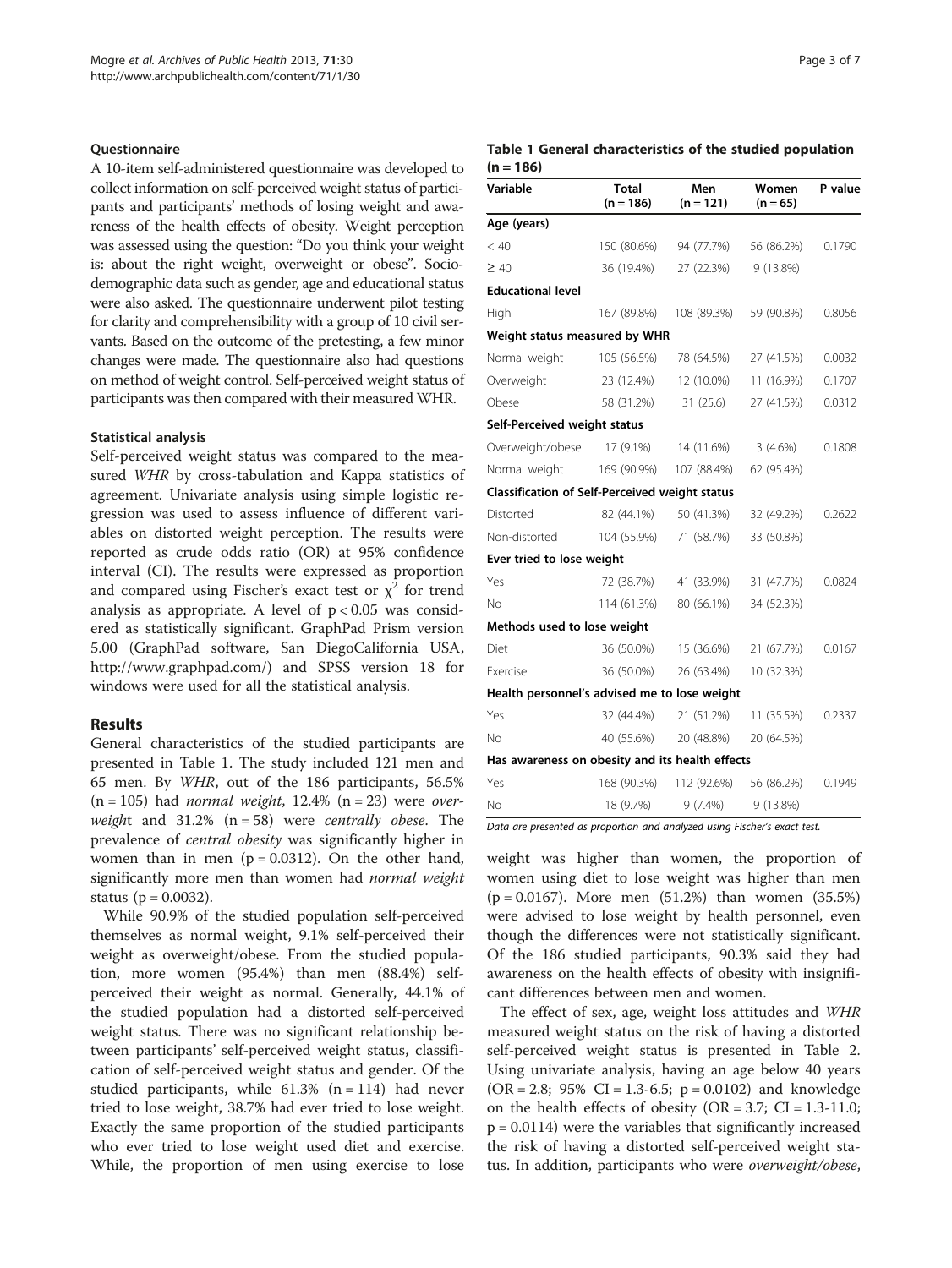<span id="page-3-0"></span>Table 2 Univariate analysis of some factors for distortion of weight status

| Variable                                        | $n/N^*$ | Rate of<br>distortion | OR (CI 95%)       | P value  |
|-------------------------------------------------|---------|-----------------------|-------------------|----------|
| Sex                                             |         |                       |                   |          |
| Male                                            | 50/121  | 41.3%                 | Ref               | Ref      |
| Female                                          | 32/65   | 49.2%                 | $1.4(0.8-2.5)$    | 0.3003   |
| Age (years)                                     |         |                       |                   |          |
| $20 - 39$                                       | 73/150  | 48.7%                 | $2.8(1.3-6.5)$    | 0.0102   |
| $40 - 49$                                       | 9/36    | 25.0%                 |                   |          |
| Ever tried to lose weight                       |         |                       |                   |          |
| Yes                                             | 34/72   | 47.2%                 | $1.2(0.7-2.2)$    | 0.4936   |
| No                                              | 48/114  | 42.1%                 | Ref               | Ref      |
| Has awareness on obesity and its health effects |         |                       |                   |          |
| Yes                                             | 69/168  | 41.1%                 | Ref               | Ref      |
| No                                              | 13/18   | 91.0%                 | $3.7(1.3-11.0)$   | 0.0114   |
| <b>WHR Status</b>                               |         |                       |                   |          |
| Normal Weight                                   | 9/105   | 8.60%                 | Ref               | Ref      |
| Overweight/Obese                                | 73/81   | 90.1%                 | 97.3 (35.8-264.6) | < 0.0001 |

\*Number of subjects with Distortion/number of subjects in each category. Ref refers to reference point.

were several folds more likely to have a distorted selfperceived weight status compared to participants measured as normal weight (OR = 97.3; 35.8-264.6; p < 0.0001) using the univariate analysis.

A comparison between actual weight status as measured by WHR and self-perceived weight status, weight loss attitudes, awareness and age are presented in Table 3. From the over 90% of participants self-perceiving their weight as normal, 56.8% were, in fact, normal weight. And of the less than 10% of participants self-perceiving themselves as overweight/obese, over 47% were, in fact, overweight/ obese. A poor strength of agreement was observed between self-perceived weight status and WHR (Kappa = 0.014  $SE = 0.047$ ,  $CI = -0.078$  to 0.107). Among participants who had a distorted self-perceived weight status, whiles more than 80% of them were *overweight/obese*, only 9% had normal weight (p < 0.0001). Weight loss attitudes and methods used to lose weight were not significantly associated to weight status measured by WHR. Concerning the decision to lose weight, while, 34.4% of participants who tried to lose weight were overweight/obese, 65.6% had *normal weight* ( $p = 0.0992$ ). By proportion, more participants aged 20-39 compared to participants aged 40-49 were *overweight/obese* ( $p = 0.1933$ ).

#### **Discussion**

This cross-sectional study among Ghanaian civil servants showed a central obesity prevalence of 31.2%. This is consistent with the findings of Owiredu et al., [\[9](#page-5-0)] among Ghanaian sedentary workers and Reddy et al., Table 3 Comparison between participants' actual weight status (WHR) to self-perceived weight status, weight loss attitudes and age

|                                                 | Actual weight as measured by WHR |                             |                               |          |
|-------------------------------------------------|----------------------------------|-----------------------------|-------------------------------|----------|
| Variable                                        | <b>Normal</b><br>$(%^*)$         | Overweight/<br>obesity (%*) | <b>Total</b><br>$(n = 186**)$ | P value  |
| Self-perceived Weight status                    |                                  |                             |                               |          |
| Normal weight                                   | 96 (56.8%)                       | 73 (43.2%)                  | 169 (90.9%)                   | 0.8014   |
| Overweight/obesity 9 (52.9%)                    |                                  | 8 (47.1%)                   | 17 (9.1%)                     |          |
| Classification of self-perceived weight status  |                                  |                             |                               |          |
| Distorted                                       | 9 (10.9%)                        | 73 (89.0%)                  | 82 (44.1%)                    | < 0.0001 |
| Non-Distorted                                   | 96 (92.3%)                       | 8 (7.7%)                    | 104 (55.9%)                   |          |
| Ever tried to lose weight                       |                                  |                             |                               |          |
| Yes                                             | 39 (54.2%)                       | 33 (45.8%)                  | 72 (38.7%)                    | 0.6507   |
| No                                              | 66 (57.9%)                       | 48 (42.1%)                  | 114 (61.3%)                   |          |
| Methods used to lose weight                     |                                  |                             |                               |          |
| Diet                                            | 19 (52.8%)                       | 17 (47.2%)                  | 36 (50.0%)                    | 1.0000   |
| Exercise                                        | 20 (55.6%)                       | 16 (44.4%)                  | 36 (50.0%)                    |          |
| Health personnel's advice to lose weight        |                                  |                             |                               |          |
| Yes                                             | 21 (65.6%)                       | 11 (34.4%)                  | 32 (44.4%)                    | 0.0992   |
| No                                              | 18 (45.0%)                       | 22 (55.0%)                  | 40 (55.6%)                    |          |
| Has awareness on obesity and its health effects |                                  |                             |                               |          |
| Yes                                             | 95 (56.5%)                       | 73 (43.5%)                  | 168 (90.3%)                   | 1.0000   |
| No                                              | 10 (55.6%)                       | 8 (44.4%)                   | 18 (9.7%)                     |          |
| Age (years)                                     |                                  |                             |                               |          |
| < 40                                            | 81 (54.0%)                       | 69 (46.0%)                  | 150 (80.6%)                   | 0.1933   |
| $\geq 40$                                       | 24 (66.7%)                       | 12 (33.3%)                  | 36 (19.4%)                    |          |

Data are presented as proportion and analyzed using Fischer's exact test. \*Row percentage, \*\*Column percentage.

[[33\]](#page-6-0) among an Industrial population in India. The prevalence of central obesity was significantly higher in women compared to men. To a large extent these findings concur with the studies of Puepet et al., [[34](#page-6-0)] among a non-diabetic population in Nigeria; among an apparently healthy population in Uganda [[35\]](#page-6-0) and in several studies conducted in Africa [\[7](#page-5-0)[,36](#page-6-0)].

A high prevalence of distorted self-perceived weight status has been found in this study. Previously, higher proportions have been reported in Sub-Saharan Africa and elsewhere. A population based survey from the Seychelles reported that 72% of the studied population did not consider themselves to be overweight/obese [\[37](#page-6-0)]. In Morocco, 48.5% ( $n = 80$ ) of men vs. 75.2% ( $n = 204$ ) of women had a false perception of their body-weight status in a cross-sectional study of 436 individuals aged 20 years and above [[38\]](#page-6-0). A cross-sectional survey of a sample of 493 adults in Pakistan reported that more than 70% of obese participants did not consider themselves as obese [\[39](#page-6-0)].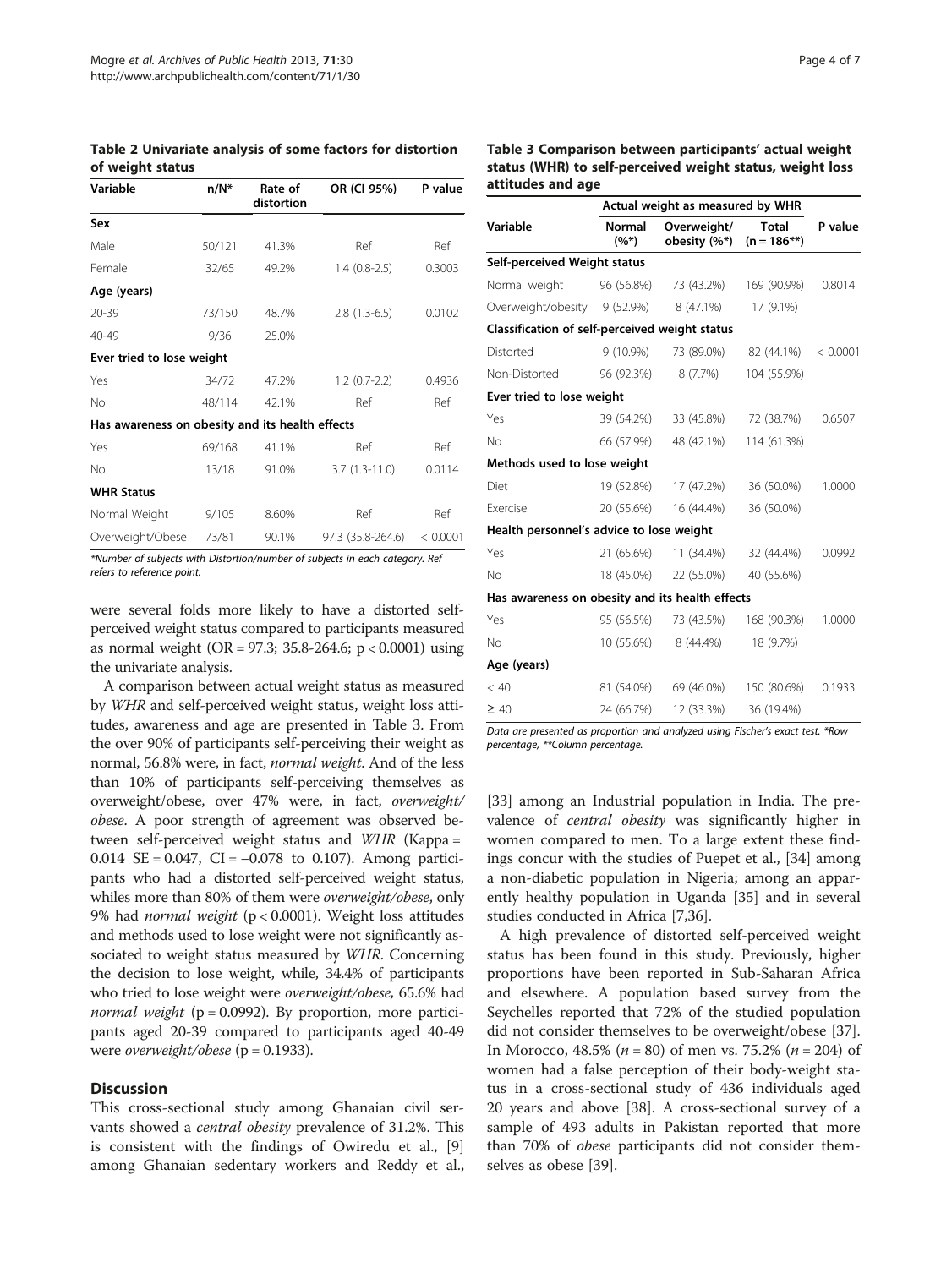The high prevalence of distorted self-perceived weight status in the present study could be influenced by the predominant culture, physique of peers, media and one's perception of body weight [[40](#page-6-0)]. It has been shown that when overweight/obesity is a common feature of a cultural group, a strong negative social pressure limits involvement in weight control programmes [\[41\]](#page-6-0). In this part of the world, many people generally perceive overweight/obesity to be a sign of affluence. A study among University students in Nigeria showed that most subjects believed that being obese gives respect and a sign of living good [[42](#page-6-0)]. As such participants misconceive themselves to be normal when, in fact they were overweight/obese.

In this study, a significant proportion of overweight/ obese (in both genders) participants did not perceive themselves as overweight/obese. In fact, using univariate analysis, overweight/obese participants were several folds at risk of having a distorted self-perceived weight status than their normal weight counterparts. Consistent findings have been reported in a population-based survey of Seychelles adults [[37\]](#page-6-0), among adolescents in Nigeria [[43](#page-6-0)] and among overweight/obese adults in the US [\[44](#page-6-0)]. Another study by Faber [[45\]](#page-6-0) among black women in a South African Rural village showed that 2% of Black women perceived themselves to be overweight, while in fact, 95% were overweight. Consistent with other studies, this study has demonstrated a widespread underestimation of body weight and size, especially among overweight/obese individuals [\[19,25](#page-5-0)[,46\]](#page-6-0).

In this study, age was found to significantly affect distorted self-perceived weight status. We found that participants aged <40 years (in both genders) had a 2.8 risk of having a distorted self-perceived weight status. Most of them underestimated their weight status to be normal when in fact they were overweight/obese. In contrast to our findings Bhanji et al., [\[39](#page-6-0)] in a study among a sample of adults in Pakistan found that participants aged > 40 years were more likely to misperceive their weight status. Furthermore, a study among male firefighters in America found that underestimating one's weight category furthermore increased with age [[47\]](#page-6-0). The inconsistencies could be attributed to social and cultural differences. In Sub-Saharan Africa being overweight/ obese is a sign of good health and well-being and is generally accepted as normal weight. As a result, the younger participants can be said to be more concerned about their weight status and would like to misperceive themselves as normal according to the social and cultural norms.

Another important observation of this study was that having inadequate knowledge on the health effects of overweight and obesity was significantly associated to distorted self-perceived weight status. Participants who had inadequate knowledge had crude odds ratio of 2.7

risk of having distorted weight perception. This suggests that they did not consider overweight and obesity as risk factors for chronic diseases such as diabetes mellitus, hypertension, and coronary heart diseases. This is confirmed in a study by Gorynski et al., [[48](#page-6-0)] in which people with diabetes had a poor weight perception. This is worrying in the sense that the distorted weight perception caused by having inadequate knowledge on the health effects of overweight/obesity could lead to a progressive development of obesity resulting in chronic diseases. Distorted self-perceived weight status is a potentially modifiable risk factor [\[44\]](#page-6-0) and as such educating people on the health effects of overweight and obesity should be considered in public health interventions in the future.

Even though a high prevalence of central obesity has been found in this study, a large proportion of *normal* weight and overweight/obese participants had never attempted to lose weight. Participants appeared to be unconcerned about their weight status. In a study of black women, in South Africa few obese participants wanted to or had ever tried to lose weight [[23\]](#page-5-0). Participants' apparent poor attitude towards losing weight could be due to the fact that a large proportion of the participants in this study misperceived themselves to be normal weight, when in fact they were either overweight or obese. Self-defined body weight is very critical, as it plays a role in the weight management practices of individuals as well as their nutrition habits [\[49](#page-6-0)]. A study by Duncan et al., [\[44](#page-6-0)] reported that overweight/obese men and women who misperceived their overweight status were 60% (RR 0.40, 95% CI 0.30-0.52) and 56% (RR 0.44, 95% CI 0.32-0.59) less likely than those who accurately perceived their overweight status to have attempted weight loss during the past year. The findings of this study and several others suggest that weight perception should be considered in designing weight loss interventions [[44,50,51\]](#page-6-0).

When participants' choice of method to lose weight was stratified by gender, more women preferred dieting as a method to lose weight while more men preferred exercise as a method to lose weight. This is consistent with the findings of Rasheed [[52](#page-6-0)] in a study among female students in Saudi Arabia, in which women preferred dieting to exercise to lose weight. According to that study women had a poor attitude towards exercise. In a study in Ghana, which assessed the healthy life behaviours among a sample population, men were found to have a higher physical activity level than women [\[53](#page-6-0)]. Several other studies have also reported women having low physical activity levels compared with men, indicating the low preference of women for exercise [\[7](#page-5-0)[,42,53](#page-6-0)].

The inability of participants in this study to selfperceive themselves as overweight/obese can hinder the effectiveness of weight control programmes because they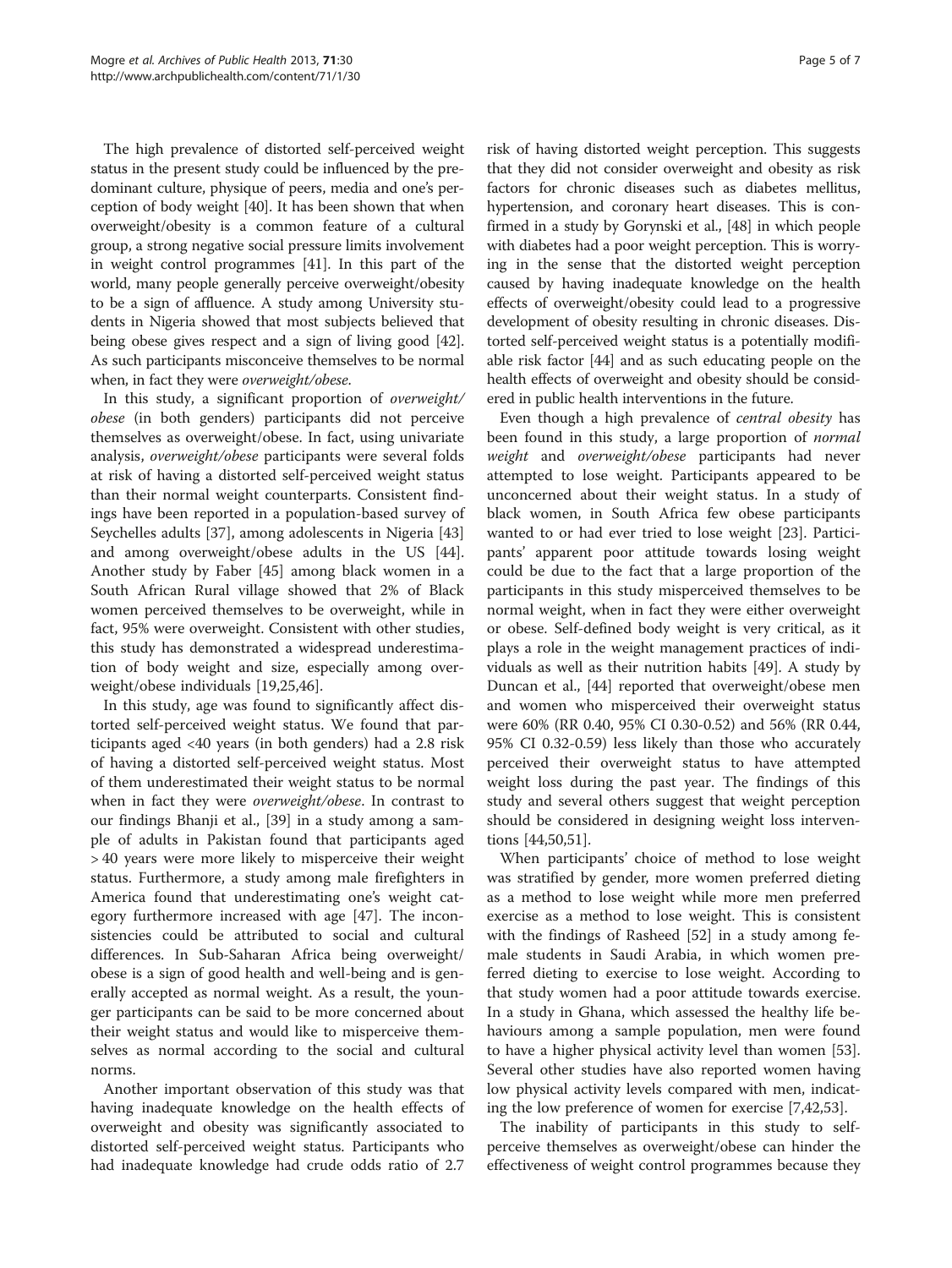<span id="page-5-0"></span>will have less incentives to control weight [[45](#page-6-0)]. Social determinants of weight perception are of clinical and public health significance [[45,54\]](#page-6-0) and further research is recommended to explore the macro and micro social processes involved. This will help curb the rising prevalence of overweight/obesity in Ghana.

It is critical to note that this study is subject to some limitations. This study did not consider socio-economic status of the participants which have been shown to influence weight perception. Some questions on socioeconomic status were asked but the responses were either missing or ambiguous. Secondly, our study did not consider body size and body image perception which are important factors of weight perception and weight loss attitudes. Thirdly, this study was carried out on a small sample in an urban area and as a result the findings cannot be generalized to the entire Ghanaian population. However, it can serve as a reference point for further studies in the country. Finally, the cross-sectional nature of this study cannot investigate the direction of causality.

# Conclusion

A high prevalence of central obesity and distorted selfperceived weight status was observed. Weight loss attitudes were not associated to distorted self-perceived weight status. Distorted self-perceived weight status was common among overweight/obese participants, younger participants and participants who lacked knowledge on the health effects of overweight and obesity. Weight perception should be considered in designing weight loss intervention in the future. In addition, people should be educated on the health effects of overweight and obesity. These are important strategies that should be considered in addressing the rising prevalence of overweight and obesity in Ghana.

#### Competing interests

The right of we the authors to examine, analyze, and publish the data of the research is not infringed upon by any contractual agreement or conflict of interest.

#### Authors' contributions

VM, analysis and Interpretation of data, drafting of the manuscript and critical revision of the manuscript. PPM, concept and design. JO, data acquisition. All authors read and approved the final manuscript.

#### Acknowledgements

Authors wish to thank Dr. Nafiu Amidu, Editor-in-Chief of the Journal of Medical and Biomedical Sciences and Dr. Alhassan Abass, Lecturer, Department of Human Biology, School of Medicine and Health Sciences, UDS for their professional guidance and encouragement during the write up of this paper.

#### Author details

<sup>1</sup>Department of Human Biology, School of Medicine and Health Sciences, University for Development Studies, Tamale, Ghana. <sup>2</sup>Department of Community Nutrition, School of Medicine and Health Sciences, University for Development Studies, Tamale, Ghana.

#### Received: 26 April 2013 Accepted: 26 October 2013 Published: 6 November 2013

#### References

- 1. Hussin DK, Mohammad IH, Al-Hamad HA, Makboul G, Elshazly M: Weight status and perceived body size image in overweight and obese children 8-12 years old. Alexandria J Med 2011, 47:365–371.
- 2. Chang JW, Chen YC, Chen CY, Chen JT, Chen SK, Wang YC: Correlation of genetic instability with mismatch repair protein expression and p53 mutations in non-small cell lung cancer. Clin Cancer Res 2000, 6:1639-1646.
- 3. Allender S, Peto V, Scarborough P, Boxer A, Rayner M: Diet, physical activity and obesity statistics. 2012.
- 4. Mokdad AH, Bowman BA, Ford ES, Vinicor F, Marks JS, Koplan JP: The continuing epidemics of obesity and diabetes in the United States. JAMA 2001, 286:1195–1200.
- 5. Mokdad AH, Serdula MK, Dietz WH, Bowman BA, Marks JS, Koplan JP: The spread of the obesity epidemic in the United States, 1991-1998. JAMA 1999, 282:1519-1522.
- 6. Flegal KM, Carroll MD, Ogden CL, Johnson CL: Prevalence and trends in obesity among US adults, 1999-2000. JAMA 2002, 288:1723–1727.
- 7. Wahab KW, Sani MU, Yusuf BO, Gbadamosi M, Gbadamosi A, Yandutse MI: Prevalence and determinants of obesity–a cross–sectional study of an adult Northern Nigerian population. Int Arch Med 2011, 4:10.
- 8. Abubakari AR, Lauder W, Agyemang C, Jones M, Kirk A, Bhopal RS: Prevalence and time trends in obesity among adult West African populations: a meta-analysis. Obes Rev 2008, 9:297–311.
- 9. Owiredu WKBA, Amidu N, Gockah-Adapoe E, Ephraim RKD: The prevalence of metabolic syndrome among active sportsmen/sportswomen and sedentary workers in the kumasi metropolis. J Sci Technol 2011, 31:23–36.
- 10. Steyn K, Damasceno A: Lifestyle and related risk factors for chronic diseases. Disease and mortality in sub-Saharan Africa. 2006, 2.
- 11. Kruger HS, Puoane T, Senekal M, van der Merwe MT: Obesity in South Africa: challenges for government and health professionals. Public Health Nutr 2005, 8:491–500.
- 12. Chitson P: Health care implications of non-communicable diseases. In Proceedings of the IGU conference on health problems. IGU; 1994:1–9.
- 13. Moare V, Mwinlenaa PP, Oladele J, Amalba A: Impact of physical activity levels and diet on central obesity among civil servants in Tamale metropolis. J Med Biomed Sci 2012, 1.
- 14. Aryeetey R, Ansong J: Overweight and hypertension among college of health sciences employees in Ghana. Afr J Food, Agric Nutr Dev 2011, 11:5444-5456.
- 15. Addo J, Smeeth L, Leon DA: Obesity in urban civil servants in Ghana: association with pre-adult wealth and adult socio-economic status. Public health 2009, 123:365–370.
- 16. Candib LM: Obesity and diabetes in vulnerable populations: reflection on proximal and distal causes. Ann Fam Med 2007, 5:547–556.
- 17. Popkin BM, Gordon-Larsen P: The nutrition transition: worldwide obesity dynamics and their determinants. Int J Obes Relat Metab Disord 2004, 28(Suppl 3):S2–S9.
- 18. Popkin BM: The nutrition transition and its implications in lower-income countries. Public Health Nutr 1997, 1:5–21.
- 19. Johnson-Taylor WL, Fisher RA, Hubbard VS, Starke-Reed P, Eggers PS: The change in weight perception of weight status among the overweight: comparison of NHANES III (1988-1994) and 1999-2004 NHANES. Int J Behav Nutr Phys Act 2008, 5:9.
- 20. Chesler J: A study of attitudes and knowledge concerning obesity in an urban African community. S Afr Med J 1961, 35:129–131.
- 21. Mvo Z, Dick J, Steyn K: Perceptions of overweight African women about acceptable body size of women and children. Curationis 1999, 22:27–31.
- 22. Kurdak H, Bozdemir N, Saatci E, Ozturk P, Ozcan S, Akpinar E: Self-perceived body weight status and weight-control behaviors of high school students in a southern city of Turkey. Coll Antropol 2010, 34:1295–1302.
- 23. Kruger HS, Van Aardt AM, Walker ARP, Bossman MJC: Obesity in African hypertensive women: problems in treatment. S Afr J Food Sci Nutr 1994, 8:106–112.
- 24. Emslie C, Hunt K, Macintyre S: Perceptions of body image among working men and women. J Epidemiol Community Health 2001, 55:406-407.
- 25. Inoue M, Toyokawa S, Miyoshi Y, Miyano Y, Suzuki T, Suyama Y, Inoue K, Kobayashi Y: Degree of agreement between weight perception and body mass index of Japanese workers: my health up study. J Occup Health 2007, 49:376–381.
- 26. Crawford D, Campbell K: Lay definitions of ideal weight and overweight. Int J Obes Relat Metab Disord 1999, 23:738-745.